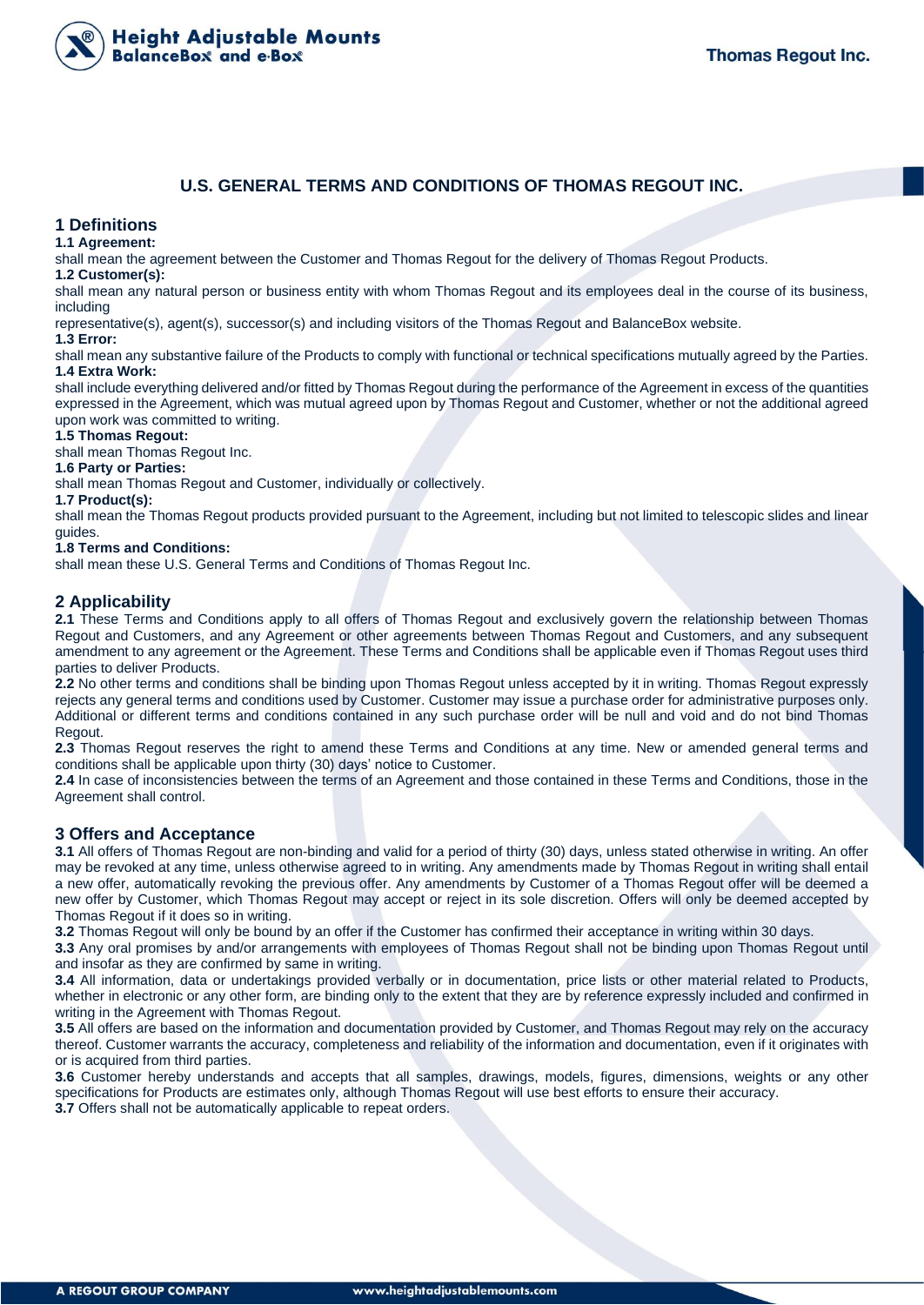

## **4 Prices and Taxes**

**4.1** Any Agreements or orders shall be presumed to have a fixed price unless otherwise stated in writing.

**4.2** Configurations and prices of Products are subject to change at any time, and Thomas Regout shall at all times be entitled to modify price lists, brochures, printed matter, quotations and other documents.

**4.3** All prices are exclusive of, and Customer shall pay, all taxes, duties, levies or fees, or other similar charges imposed on Thomas Regout or Customer by any taxing authority (other than taxes imposed on Thomas Regout's income), related to Customer's order, unless Customer has provided Thomas Regout with an appropriate resale or exemption certificate for the delivery location, which is the location where Products

and/or are delivered and/or used. In case of changes in law such that a tax is levied that is or becomes irrecoverable with a consequent increase to the costs to Thomas Regout of delivering the Products, whereby and to such an extent Thomas Regout is entitled to increase its prices accordingly and retro-actively.

**4.4** The prices or fees quoted are in U.S. dollars, or in another currency if stated by Thomas Regout in writing. Customer shall bear any exchange rate risk, unless otherwise agreed in writing.

**4.5** Thomas Regout reserves the right to invoice the Customer separately for all Extra Work.

**4.6** All Agreements for the delivery of Products to Customer shall be treated as separate agreements.

**4.7** The Contractor may charge the Client price increases for ordered Products in case of significant costs increases due to exchange rates fluctuations of more than 10 percent compared with the rates of the date of the sale, or due to increased costs of more than 10 percent with regard to wages, raw materials, third party semi-finished products or packaging material.

## **5 Payment**

**5.1** Customer agrees to pay, without the right to set-off any amount, all invoiced amounts within fifteen (15) days of the invoice date, unless stated otherwise in the Agreement or on the invoice. However, all amounts will be due immediately, in case Customer terminates or suspends all or a substantial portion of its business activities, becomes insolvent, admits its inability to pay its debts, or in case of the voluntary or involuntary filing of a petition for or adjudication of bankruptcy of Customer under any federal, state or municipal bankruptcy or insolvency act, the appointment of a receiver, trustee, custodian, or liquidator, or any act or action constituting a general assignment by Customer of its properties and/or interest for the benefit of creditors.

**5.2** Where payment is not made within the terms set forth in this article, contractual interest shall be owed at a rate of 3% a month, or the highest rate allowed by law, if lower, with effect from the first day following expiration of the payment term referred to in this article; part of a month shall be considered a full month.

**5.3** Payments made by Customer shall always be used first to meet all the interest and costs owed and subsequently for the settlement of claims under the Agreement which have remained outstanding for the longest period of time, even when Customer specifies that the payment relates to another claim.

**5.4** Customer shall not be entitled to refuse to discharge or to suspend the discharge of its payment obligations on account of alleged disturbance of, defect or Error in the Products or on any other account whatsoever.

**5.5** If Thomas Regout believes that Customer's financial position and/or payment performance justifies such action, Thomas Regout has the right to demand that Customer immediately furnish security in a form to be determined by Thomas Regout and/or make an advance payment. If Customer fails to furnish the desired security, Thomas Regout has the right without prejudice to its other rights, to immediately suspend the further execution of the Agreement, and that which Customer owes to Thomas Regout for whatever reason will become immediately due and payable.

**5.6** Customer shall be liable for amounts which Thomas Regout incurs to collect payment, including without limitation, collection agency fees, reasonable attorneys' fees and arbitration or court costs.

## **6 Lead Times, Implementation, Risk of Loss and Maintenance**

**6.1** Thomas Regout shall deliver the Products in accordance with the Agreement. Delivery and/or development times and dates are merely estimates, as well as lead times or any other deadlines, and Thomas Regout cannot be held liable for any damages as a result of delay in delivery of the Products. Unless otherwise agreed in writing, failure to meet delivery times or delivery dates stated shall never be considered fatal, and if the time for delivery is exceeded, Customer shall not be entitled to cancel or terminate the Agreement, or to claim any damages.

**6.2** If any delivery period or lead time risks to be exceeded, Thomas Regout will inform Customer as soon as reasonably possible and the Parties will enter into consultations in order to determine a new delivery period.

**6.3** Thomas Regout is entitled to deliver the goods in partial deliveries and may separately invoice any goods thus delivered unless otherwise agreed to in writing.

**6.4** Thomas Regout is entitled to engage the services of third parties for the execution of an Agreement. Thomas Regout is entitled to make partial deliveries.

**6.5** If it is agreed that the Agreement will be performed in stages, Thomas Regout shall be entitled to suspend the execution of those parts that belong to a next stage until the Customer has approved the results of the previous stage in writing.

**6.6** Unless agreed in writing differently, delivery of Products shall be made Ex Works, Woodstock (GA) United States, as this term is specified in the Incoterms 2010. Customer must accept delivery of Products during normal business hours, failing which all costs arising thereof (including storage charges and freight charges) shall be charged in conformity with Thomas Regout's rates or local charges.

**6.7** Thomas Regout has the right to deliver a higher or lower quantity than the exact number of products requested by the Customer. Variations in deliveries are allowed up to a maximum of 3% of the quantity agreed to be delivered in accordance with the Agreement, unless otherwise agreed in writing.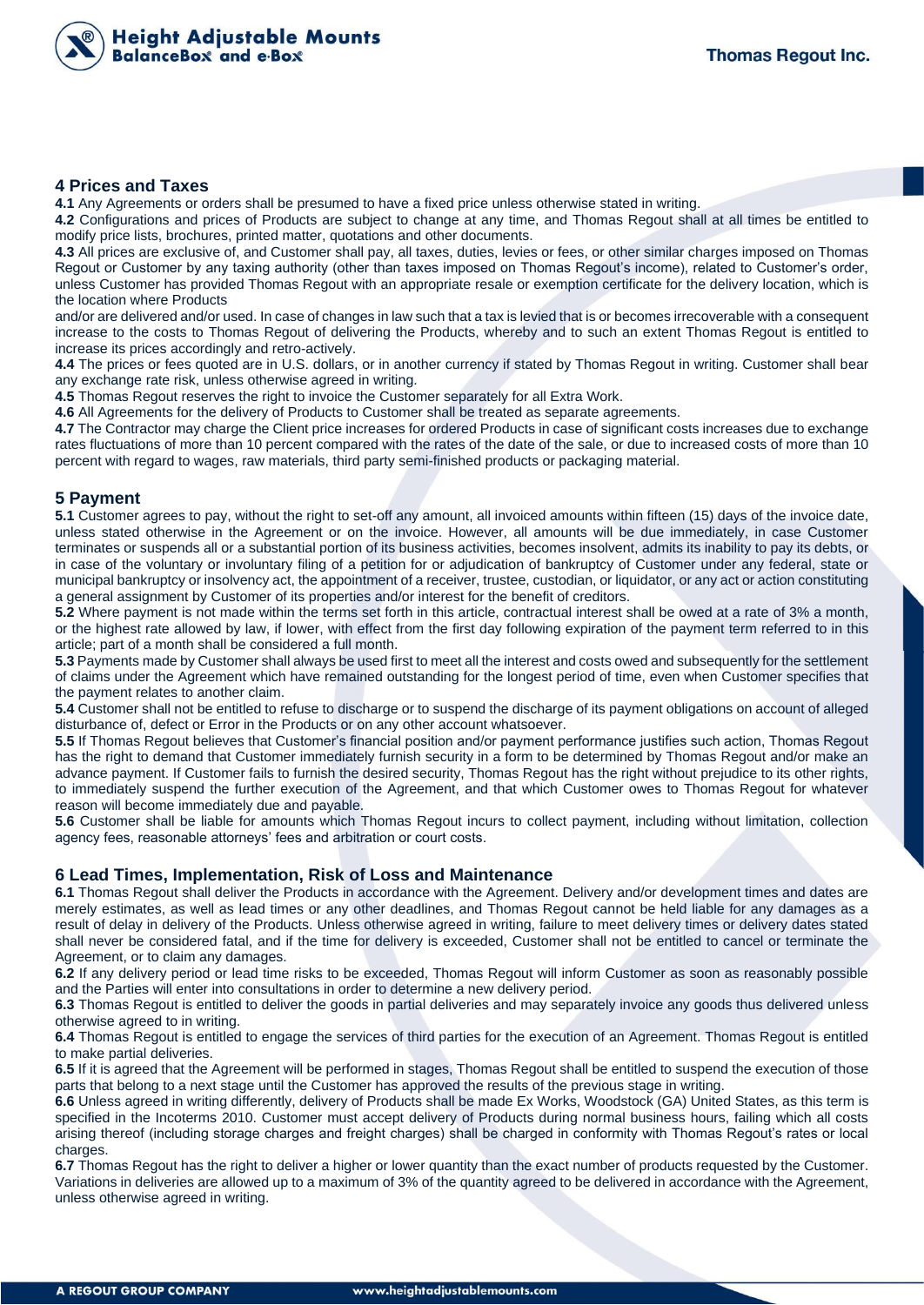

**6.8** Claims in connection to shortages or errors in shipping must be reported in writing to Thomas Regout within five (5) business days of receipt of such shipment. If Customer fails to report timely, Thomas Regout will have no obligation to correct such shipments, unless Customer bears all the expenses thereof.

**6.9** Immediately upon receipt of the Products, Customer shall inspect it for defects and non-conformance with the Agreement and will notify Thomas Regout in writing within fourteen (14) days of receipt of a Product, of any defects or non-conformance. After such fourteen (14) day period, Customer shall be deemed to have irrevocably accepted the Products, if not already previously accepted. After acceptance, Customer shall have no right to reject the Products for any reason or to revoke acceptance. Customer hereby agrees that a fourteen (14) day period is a reasonable amount of time for inspection and revocation.

**6.10** In the case of any alleged shortage, errors, defects or non-conformance with the Agreement, Customer shall allow Thomas Regout to inspect the Products subject to the alleged defect.

**6.11** Notwithstanding the above, Thomas Regout will have no obligation to replace or repair any Products if the Products have been handled, processed or stored improperly by the Customer, or if the Products have already been processed and or if the Customer has not fully met its obligations under these Terms and Conditions.

**6.12** The risk of loss or damage of Products shall pass to Customer at the moment of delivery Ex Works, or when the Customer, or an agent or subcontractor acting on its behalf, has effectively assumed control of the Products, whichever is sooner, even if Thomas Regout has not yet transferred ownership thereof. Any damage to the Products, or any loss related thereto, shall be for the account of the Customer.

**6.13** THE SOLE AND EXCLUSIVE REMEDY FOR ALLEGEDLY DEFECTIVE PRODUCTS IS THE REPLACEMENT OR REPAIR OF SUCH PRODUCTS OR PARTS OF SUCH PRODUCTS.

**6.14** Unless intended for single use or stated otherwise, any packing material used in the delivery of goods remains the property of Thomas Regout. The Customer shall return packing material to Thomas Regout forthwith in a manner designated by the latter. Thomas Regout may charge the Customer for any unreturned or damaged packaging material.

## **7 Intellectual Property Ownership and Right of Use**

**7.1** All intellectual property rights, e.g., patents, copyrights, trademarks, designs, models, know-how and all proprietary and/or commercial rights and trade secret rights, tools, documentations, etc., in relation to the Products, including modifications thereto, delivered and/or used by Thomas Regout, are owned by Thomas Regout or its licensor(s). No transfer or other grant of rights is given to Customer, unless explicitly stated in writing. This applies even if Products have been specifically designed, developed or compiled for Customer.

**7.2** If a third party threatens to infringe any of the intellectual property rights of Thomas Regout and Customer has knowledge of it, Customer is obliged to alert Thomas Regout immediately and to take all measures necessary to prevent the infringement, and Customer shall lend its full cooperation to any investigation to be conducted by or on behalf of Thomas Regout in relation to the Customer's compliance with the agreed restrictions of use and at first request of Thomas Regout, Customer shall grant Thomas Regout or its representatives access to Customer's buildings and systems to verify such compliance.

## **8 Confidential Information**

**8.1** Confidential Information means (i) the existence and terms of any agreement between the Parties and (ii) any non-public, confidential or proprietary information relating to a disclosing Party, whether or not technical in nature, including any that is designated by the disclosing Party as Confidential Information at the time of its disclosure, either by a written or visual confidentiality designation, or otherwise if such information would, under the circumstances, appear to a reasonable person to be confidential or proprietary. Notwithstanding the foregoing, Confidential Information does not include information, technical data or know-how which: (i) is in the public domain at the time of disclosure or becomes available thereafter to the public without restriction, and in either case not as a result of the act or omission of the receiving Party; (ii) is rightfully obtained by the receiving Party from a third party without restriction as to disclosure; (iii) is lawfully in the possession of the

receiving Party at the time of disclosure by the disclosing Party and not otherwise subject to restriction on disclosure; (iv) is approved for disclosure by prior written authorization of the disclosing Party; or (v) is developed independently and separately by either Party without use of the disclosing Party's Confidential Information.

**8.2** Each Party agrees that it will safeguard the confidentiality of the Confidential Information supplied by the other Party and that it will observe the same due care with respect to such information as it would observe with respect to its own Confidential Information. The other Party shall not sell, copy and/or distribute in any way Confidential Information to third parties, without disclosing Party's prior written consent, which consent may be granted or withheld in such Party's sole and absolute discretion.

**8.3** Each Party agrees that it will restrict the circle of employees or third parties it retains who have access to the other Party's **Confidential** 

Information as much as possible and provide such access only on a need to know basis and after binding such employees and third parties to the same level of confidentiality as set forth in these Terms and Conditions.

**8.4** Immediately following the receipt of a written request to this effect by the disclosing Party the receiving Party will return any and all Confidential Information received from the disclosing Party or destroy such Confidential Information, if the disclosing Party so requests.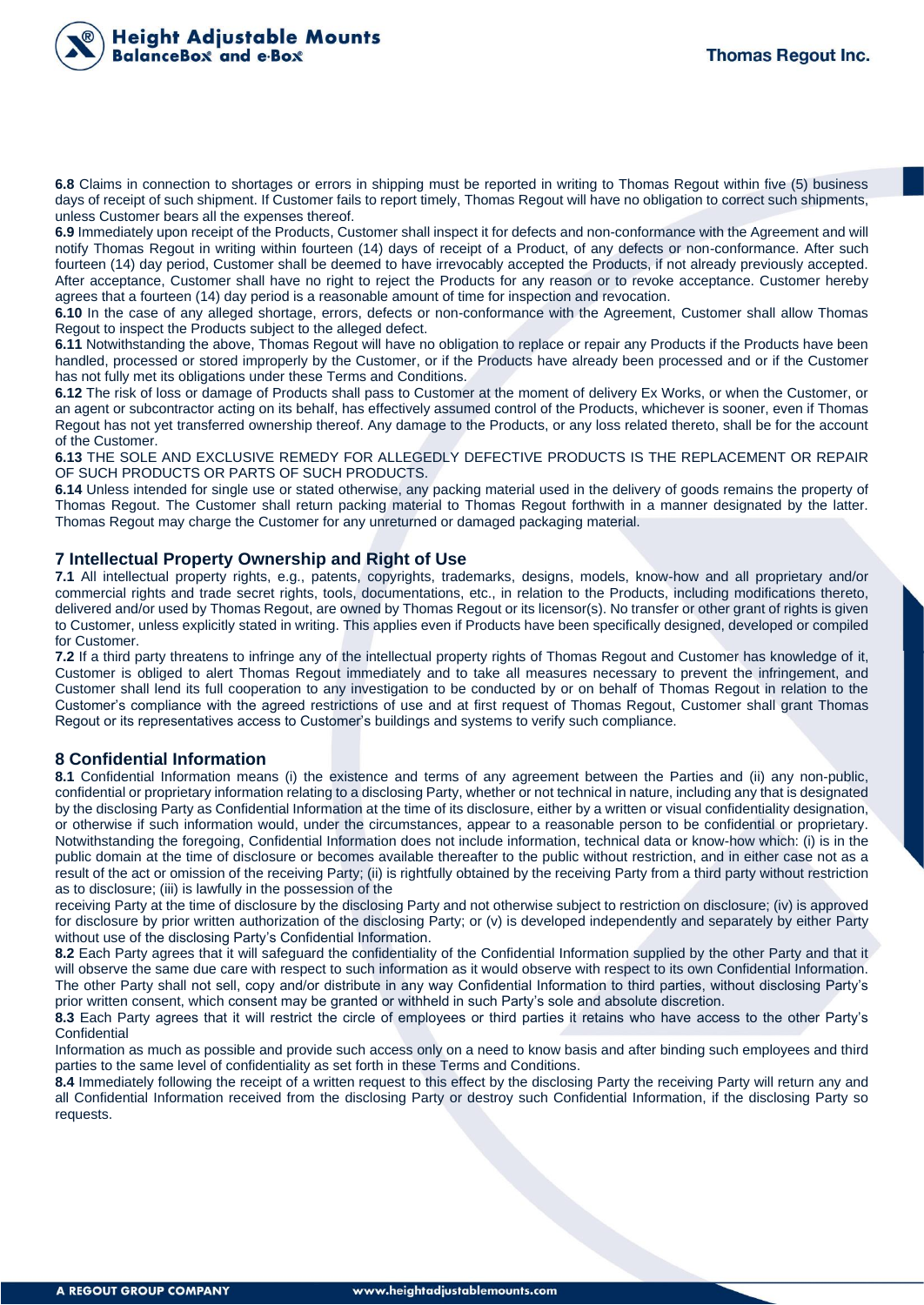

#### **9 Duration, Termination and Suspension of Performance**

**9.1** Any Agreement for a certain project or certain sale will end after completion of such project or sale.

**9.2** Customer cannot terminate the Agreement for convenience, exception in accordance with the provisions above.

**9.3** If Customer believes that Thomas Regout has failed to perform under the Agreement, it must notify Thomas Regout in writing and allow two (2) weeks for Thomas Regout to cure if it has failed to perform.

**9.4** If Customer fails to make payment of any amount due on the due date or Customer otherwise fails to perform its obligations under the Agreement or these Terms and Conditions, or if Thomas Regout reasonably expects that Customer will not fulfill its obligations, Thomas Regout may in its sole and absolute discretion suspend performance under its Agreement with Customer and/or terminate the Agreement (in whole or part), with immediate effect, without being liable for any damages to Customer.

**9.5** Notwithstanding the above and without any obligation to return any fee or prepaid expenses, Thomas Regout may terminate its relationship with Customer, or may terminate or suspend Thomas Regout's delivery of Products at any time, or terminate or suspend Customer's use of the Products at any time: (i) if Customer is in breach of these Terms and Conditions and/or the Agreement; (ii) if Thomas Regout reasonably suspects that Customer is using Products to breach the law or infringe third party rights; (iii) if Thomas Regout reasonably suspects that Customer is trying to unfairly exploit or misuse the complaint policy, or any of Thomas Regout's policies; (iv) if Thomas Regout reasonably suspects that Customer is using Products fraudulently, or that Products provided to Customer are being used by a third party fraudulently; (v) for a force majeure event that continues for more than ten (10) days upon written notice; (vi) if Customer fails to pay any amounts due to Thomas Regout; (vii) if required due to change in laws/regulation by a regulator or authority with a lawful mandate, or by any of Thomas Regout's partners; (viii) in respect to a particular Thomas Regout Product and/or Service, upon thirty (30) days notice if Thomas Regout decides to cease offering that Product and/or Service; (ix) the bankruptcy of the Customer has been applied for; (x) an attachment is levied on the goods of Customer; (xi) Customer is liquidated or discontinued; and/or (xii) Customer is in violation of any applicable laws or regulations.

**9.6** Upon suspension and/or termination, all invoiced sums will become immediately due and payable. In the event of suspension of performance by Thomas Regout, Thomas Regout may at its sole discretion resell any Products ordered by Customer, at a public or private sale without notice to Customer and without affecting Thomas Regout's rights to hold the Customer liable for any loss or damage caused by breach of contract by Customer.

# **10 Warranty**

**10.1** Thomas Regout warrants its Products against errors and defects in materials and workmanship for three (3) years from the date of delivery, during which time it will use its best efforts to repair any Errors as may be found during such period. However, any such problems encountered in the use of the Products as arise out of user errors or inexpert use on the part of Customer and any problems involving any such Errors as could have been brought to light in the context of an inspection under Sections 6.9 or 6.10 above, or out of any other causes that are not attributable to Thomas Regout, shall be for Customer's risk and account.

**10.2** At its sole discretion, Thomas Regout will repair or replace any Errors and/or defective Product during the warranty period. All costs that exceed the mere obligation set out in the previous sentence, such as but not limited to transport costs, travelling and hotel expenses, as well as costs for disassembly and assembly, shall be borne by the Customer.

**10.3** The warranties hereunder do not cover faults or damages arising from normal wear and tear, faulty, careless, or improper treatment, faulty and unauthorized commission, improper storage or unloading and unauthorized use or misuse of Products, and improper or defective environmental circumstances, or a failure caused by a product for which Thomas Regout is not responsible.

**10.4** TO THE MAXIMUM EXTENT PERMITTED BY APPLICABLE LAW, THOMAS REGOUT, ITS LICENSORS, THIRD PARTY SUPPLIERS, AND AFFILIATES HEREBY DISCLAIM ALL WARRANTIES, CONDITIONS, CLAIMS OR REPRESENTATIONS WITH RESPECT TO THE THOMAS REGOUT PRODUCTS WHETHER EXPRESS, IMPLIED OR STATUTORY OR OTHERWISE, INCLUDING, BUT NOT LIMITED TO IMPLIED WARRANTIES OR CONDITIONS OF MERCHANTABILITY, QUALITY, NON-INFRINGEMENT, COMPATIBILITY OR OF FITNESS FOR A PARTICULAR PURPOSE. NO ADVICE OR INFORMATION, WHETHER ORAL OR WRITTEN, OBTAINED FROM THOMAS REGOUT OR ELSEWHERE WILL CREATE ANY WARRANTY OR CONDITION NOT EXPRESSLY STATED IN THESE TERMS AND CONDITIONS.

## **11 Liability, Limitation of Damages and Indemnification**

**11.1** THOMAS REGOUT DISCLAIMS ANY AND ALL RESPONSIBILITY OR LIABILITY IN RELATION TO THOMAS REGOUT'S PRODUCTS. NEITHER THOMAS REGOUT NOR ITS OFFICERS OR AFFILIATES MAY BE HELD LIABLE WHETHER IN CONTRACT, WARRANTY,TORT (INCLUDING NEGLIGENCE), OR ANY OTHER FORM OF LIABILITY FOR ANY CLAIM, DAMAGE, OR LOSS, (AND CUSTOMER

HEREBY WAIVES ANY AND ALL SUCH CLAIMS OR CAUSES OF ACTION), ARISING FROM OR RELATING TO ALL SUCH PRODUCTS.

**11.2** CUSTOMER IS SOLELY RESPONSIBLE AND LIABLE FOR ALL ACTIVITIES CONDUCTED THROUGH THOMAS REGOUT'S PRODUCTS BY CUSTOMER'S USERS, EVEN IF SUCH ACTIVITIES WERE TO OCCUR WITHOUT CUSTOMER'S PERMISSION. THOMAS REGOUT DISCLAIMS ANY AND ALL RESPONSIBILITY OR LIABILITY IN RELATION TO THE ACTS AND OMISSIONS OF CUSTOMER'S USERS THROUGH THOMAS REGOUT'S PRODUCTS. NEITHER THOMAS REGOUT NOR ITS OFFICERS OR EMPLOYEES OR AFFILIATES MAY BE HELD LIABLE WHETHER IN CONTRACT, WARRANTY, TORT (INCLUDING NEGLIGENCE), OR ANY OTHER FORM OF LIABILITY FOR ANY CLAIM, DAMAGE, OR LOSS, (AND CUSTOMER HEREBY WAIVES ANY AND ALL SUCH CLAIMS OR CAUSES OF ACTION), ARISING OR RELATING TO ALL SUCH ACTS AND OMISSIONS.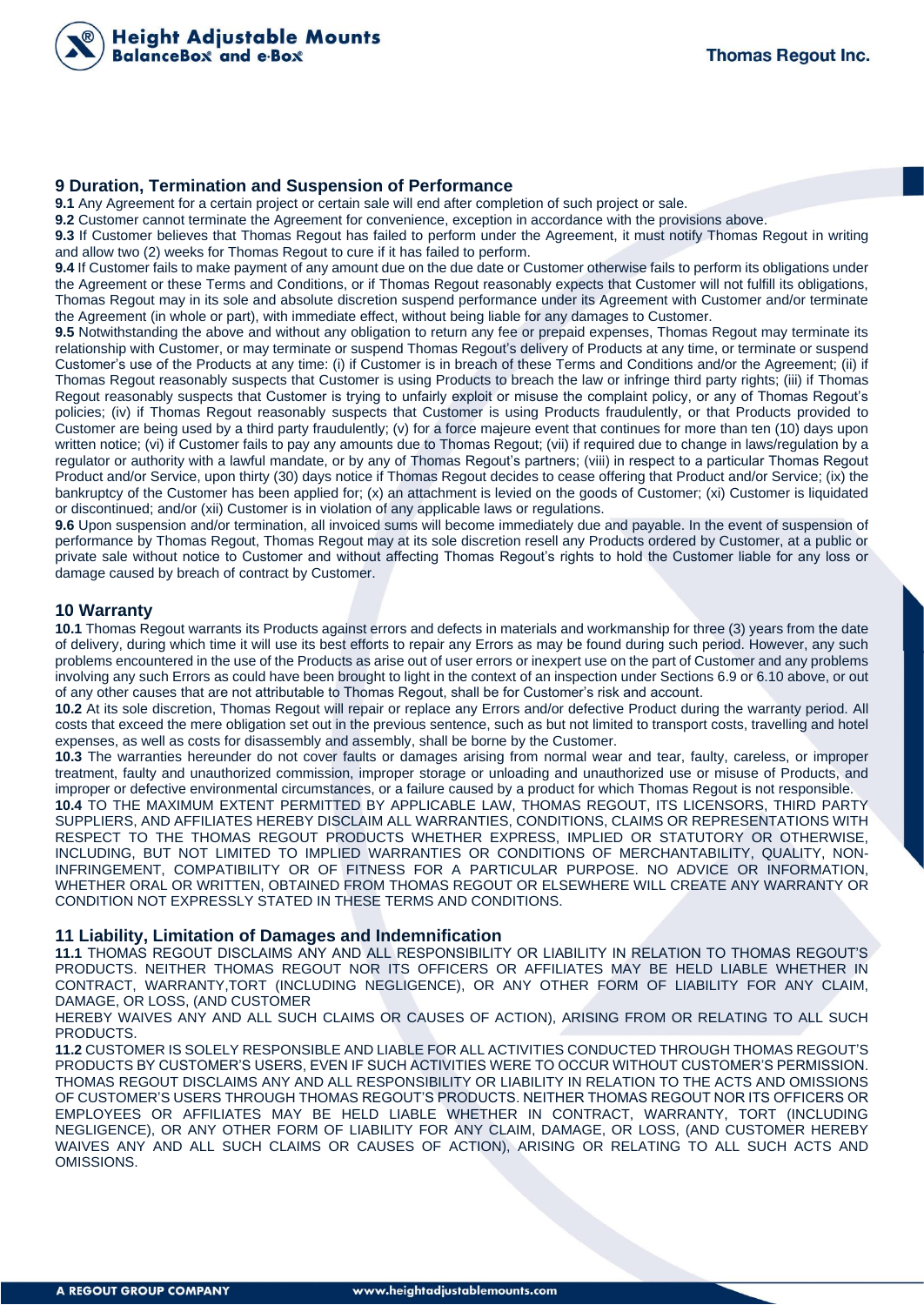

**11.3** IN NO EVENT SHALL THOMAS REGOUT, ITS AFFILIATES OR ITS LICENSORS BE LIABLE, HOWEVER CAUSED AND WHETHER ARISING UNDER CONTRACT, WARRANTY, TORT (INCLUDING NEGLIGENCE), PRODUCT LIABILITY OR ANY OTHER FORM OF LIABILITY, FOR ANY INDIRECT, INCIDENTAL, SPECIAL, PUNITIVE OR CONSEQUENTIAL DAMAGES, OR ANY LOSS OF INCOME, BUSINESS, SALES, PROFITS (WHETHER ACTUAL OR ANTICIPATED), LOSS OF OR CORRUPTION TO DATA, OR INTERRUPTION OF BUSINESS.

**11.4** NOTWITHSTANDING ANYTHING ELSE IN THIS AGREEMENT TO THE CONTRARY, THOMAS REGOUT'S AGGREGATE LIABILITY FOR ALL CLAIMS OF ANY KIND SHALL NOT EXCEED THE TOTAL PAID BY CUSTOMER FOR THE PRODUCTS IN CONNECTION TO WHICH THE DAMAGING EVENT OCCURRED.

**11.5** THE LIMITATIONS ON THOMAS REGOUT'S LIABILITY ABOVE SHALL APPLY WHETHER OR NOT THOMAS REGOUT, ITS EMPLOYEES, LICENSORS OR ITS AFFILIATES HAVE BEEN ADVISED OF THE POSSIBILITY OF SUCH LOSSES OR DAMAGES ARISING.

#### **12 Indemnification**

**12.1** CUSTOMER AGREES TO INDEMNIFY, DEFEND AND HOLD THOMAS REGOUT, ITS PRESENT AND FUTURE OFFICERS, DIRECTORS, SHAREHOLDERS, EMPLOYEES, AGENTS AND ITS AFFILIATES HARMLESS FROM AND AGAINST ANY AND ALL CLAIMS, DEMANDS, LOSSES, DAMAGES, PENALTIES, LIABILITY AND COSTS, INCLUDING REASONABLE ATTORNEYS' FEES, IN CONNECTION WITH OR ARISING OUT OF ANY BREACH OF THIS AGREEMENT BY CUSTOMER.

**12.2** CUSTOMER AGREES TO INDEMNIFY, DEFEND AND HOLD THOMAS REGOUT, ITS PRESENT AND FUTURE OFFICERS, DIRECTORS, SHAREHOLDERS, EMPLOYEES, AGENTS AND ITS AFFILIATES HARMLESS FROM AND AGAINST ANY AND ALL CLAIMS AND THREATENED CLAIMS BY ANY THIRD PARTY, INCLUDING EMPLOYEES OF CUSTOMER ARISING OUT OF, UNDER OR IN CONNECTION WITH (1) THE DEATH OR BODILY INJURY OF ANY THIRD PARTY, INCLUDING ANY AGENT, EMPLOYEE, CUSTOMER, BUSINESS INVITEE OR BUSINESS VISITOR OF CUSTOMER, OR, (2) THE DAMAGE, LOSS OR DESTRIBUTION OF ANY TANGIBLE PERSONAL OR REAL PROPERTY AT CUSTOMER'S PREMISES, BOTH ONLY TO THE EXTENT THAT SUCH WAS NOT A RESULT OF GROSS NEGLIGENCE BY THOMAS REGOUT OR ITS PERSONNEL.

## **13 Insurance**

Thomas Regout and Customer shall pay all necessary costs to maintain sufficient insurance policies to cover its personnel and premises for activities contemplated by or performed in connection with the Products.

## **14 Severability**

If any provision of these Terms and Conditions, the Agreement or any other agreement between the Parties, is held to be null, void or otherwise ineffective or invalid by a court of competent jurisdiction, (i) such provision shall be deemed to be restated to reflect as nearly as possible the original meaning of the terms or agreement in accordance with applicable law, and (ii) the remaining terms, provisions, covenants and restrictions shall remain in full force and effect.

## **15 Force Majeure**

**15.1** Thomas Regout will not be liable for any delay in performing or failure to perform any of its obligations under these Terms and Conditions or the Agreement caused by events beyond its reasonable control. Thomas Regout will notify Customer promptly in writing of the reasons for the delay or stoppage (and the likely duration) and will take all reasonable steps to overcome the delay or stoppage. If the delay exceeds two (2) months, either party shall be entitled to terminate the Agreement without any liability to compensate the other party.

**15.2** To the extent that Thomas Regout has partly fulfilled his obligations under the Agreement or will be able to fulfil such partial obligations by the time when the situation of force majeure commences and the part already fulfilled or to be fulfilled has an independent value, Thomas Regout shall be entitled to separately invoice the portion already fulfilled or to be fulfilled. The Customer is obliged to pay such invoice as if it were a separate Agreement.

## **16 Assignment**

Customer is not permitted to assign, delegate or otherwise transfer the Agreement or any rights hereunder. Any such attempted assignment, delegation or transfer will be null and void. Thomas Regout is permitted at its sole discretion to assign the Agreement or any rights or obligations hereunder to any third party, without giving prior notice.

## **17 Entire Agreement**

The Agreement and these Terms and Conditions contain the entire agreement between Thomas Regout and Customer regarding Customer's purchase of the Products, and supersedes and replaces any previous communications, representations or agreements, or Customer's additional or inconsistent terms, whether oral or written.

#### **18 No Waiver**

The failure to exercise, or delay in exercising, a right, power or remedy provided by the Agreement or these Terms and Conditions or by law shall not constitute a waiver of that right, power or remedy. If Thomas Regout waives a breach of any provision of these Terms and Conditions or the Agreement, this shall not operate as a waiver of a subsequent breach or that provision or as a waiver of a breach of any other provision.